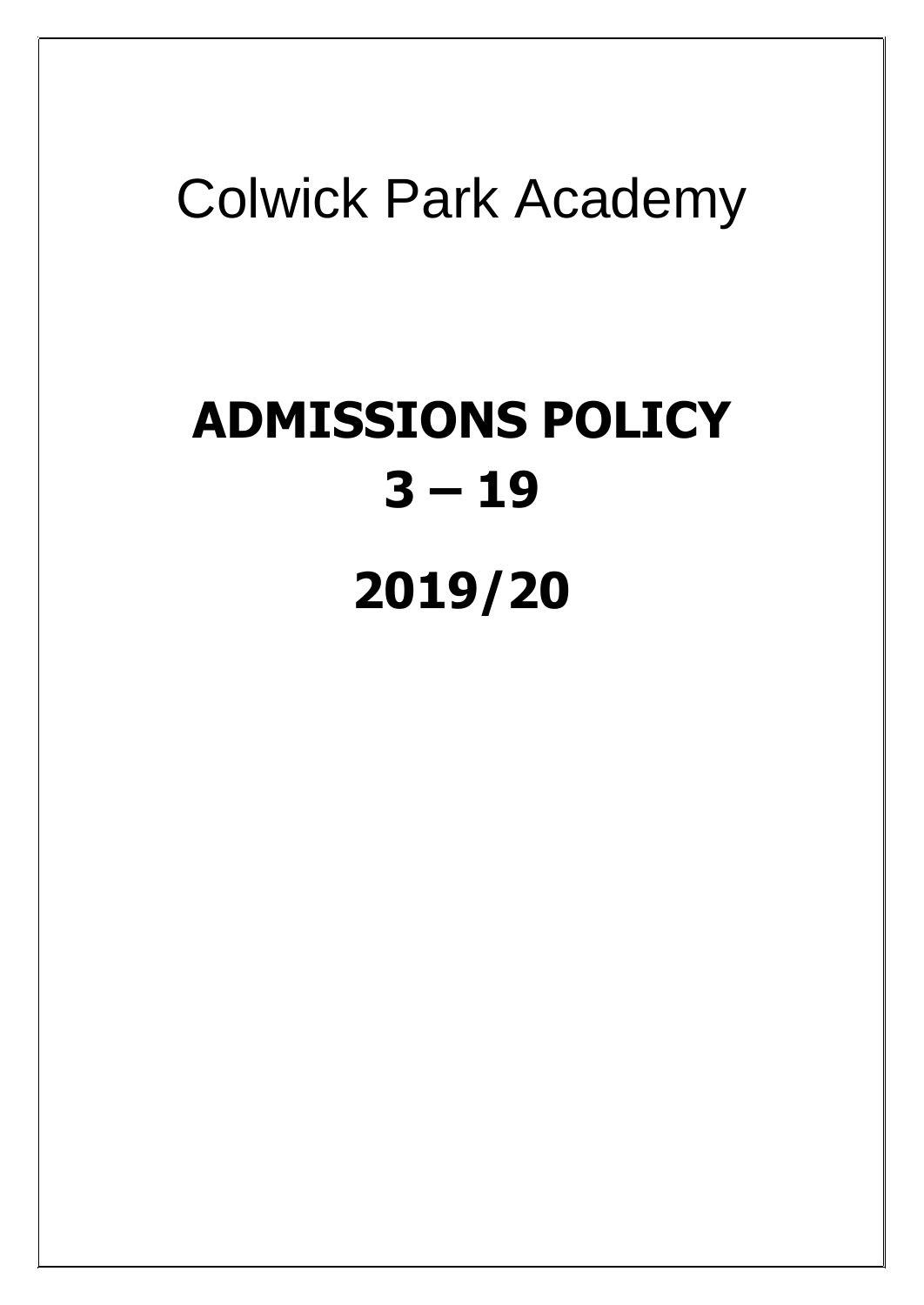# **PROCEDURE FOR ADMITTING PUPILS TO THE COLWICK PARK ACADEMY**

The Colwick Park Academy provides for the needs of children within the 3 to 19 age range who live in Bakersfield, Sneinton and the surrounding areas.

Pupils will be admitted at the age of 3+ without reference to ability or aptitude using the criteria set out in this policy. Admission to our Academy is not dependent on any 'voluntary' contribution.

The Greenwood Academies Trust is the Admissions Authority for the Colwick Park Academy.

The Academy participates in the Local Authority (LA) co-ordinated scheme and timelines. All deadlines within that should be adhered to by applicants.

# **Admission number(s)**

- 1. The Colwick Park Academy has the following Pupil Admission Numbers (PANs):
	- a) 150 for pupils in Year R (Reception)
	- b) 210 for pupils in Year 7 (up to 2022, 150 thereafter)
	- c) 20 for pupils in Year 12

# **Admission number for primary provision (age 5)**

2. The Colwick Park Academy has a PAN of 150 places in the Reception Year.

3. All children are entitled to a full-time place in the September following their fourth birthday.

- 4. Parents offered a place in Reception for their child have a right to defer the date their child is admitted, or to take the place up part-time, until the child reaches compulsory school age. Places cannot be deferred beyond the beginning of the final term of the school year for which the offer was made.
- 5. Children reach compulsory school age on the prescribed day following their 5th birthday (or on their 5th birthday if it falls on a prescribed day). The prescribed days are 31 August, 31 December and 31 March.
- 6. The PAN for primary places includes pupils at both of the two sites on which primary education is provided by the Colwick Park Academy.
- 7. Placement on a particular Academy primary site is an internal decision of the Academy and is therefore not subject to appeal, although the Academy will consider individual circumstances.

#### **Admission number for secondary provision (age 11)**

- 8. The Colwick Park Academy has a PAN of 210 pupils in Year 7 (up to 2022). The Colwick Park Academy will accordingly admit a maximum of 210 pupils in the relevant age group each year if sufficient applications are received. The PAN applies only to those being admitted from outside of the Academy. If fewer than 90 pupils intend to transfer from Year 6 from the primary phase of Colwick Park Academy, the Academy will admit more pupils than the PAN up to the overall size (300) of the Year 7 group.
- 9. From September 2022, the PAN at Year 7 reduces to 150 pupils as a consequence of the increase in the PAN for Reception to 150 pupils from September 2016.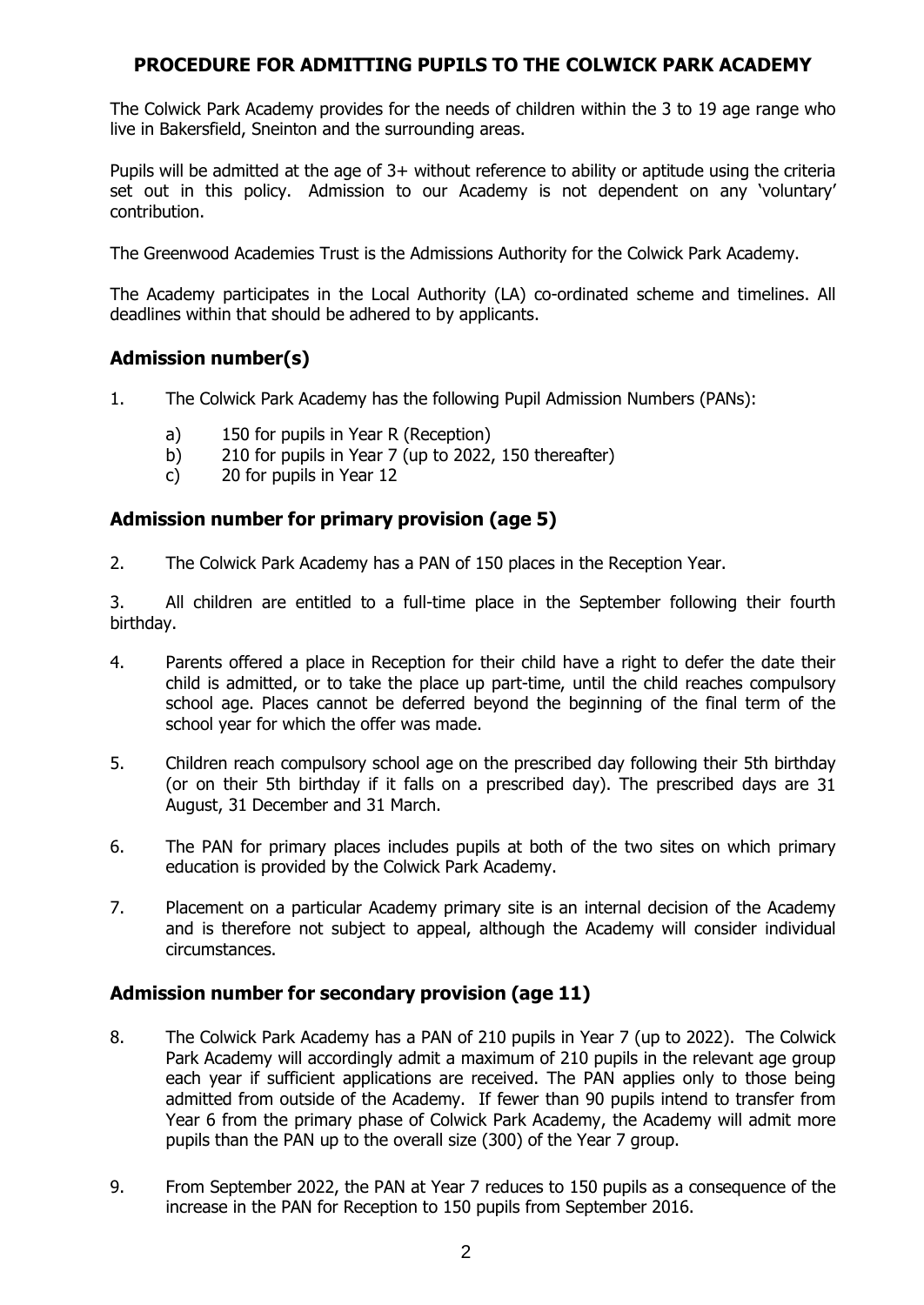# **Admission number for Sixth Form provision (age 16)**

- 10. The Colwick Park Academy has a PAN of 20 eligible pupils in addition to those eligible pupils already in the Academy wishing to stay on in the Sixth Form.
- 11. The Colwick Park Academy has capacity for 260 pupils in the Sixth Form. Of these places, 20 will be offered to external applicants to Year 12 (the 'admission number').

# **Process of Application**

12. Arrangements for applications for places at the Colwick Park Academy will be made in accordance with the Nottingham City Council's co-ordinated admission arrangements; parents resident in Nottinghamshire can apply online at:

#### **[www.nottinghamcity.gov.uk/schooladmissions](http://www.nottinghamcity.gov.uk/schooladmissions)**

- 13. Parents resident in other areas must apply through their home Local Authority.
- 14. The Academy will use Nottingham City Council's timetable for applications to the Colwick Park Academy each year (exact dates within the months may vary from year to year  $$ for admissions in the following September).
	- a) September the Colwick Park Academy will publish information in its prospectus about the arrangements for admissions, including oversubscription criteria, for the following September.
	- b) September/October the Colwick Park Academy will provide opportunities for parents to visit the Academy.
	- c) By 31 October (secondary) / 15 January (primary) Parents complete the common application form (CAF) and return it to the LA to administer.
	- d) 1 March (secondary) / 16 April (primary) notification of offers made to parents.

# **Consideration of applications**

- 15. The Academy will consider all applications for places at the Colwick Park Academy. Where fewer than the PAN for the relevant year groups are received, the Academy will offer places at the Colwick Park Academy to all those who have applied.
- 16. Any applications received after the closing date will be accepted but considered only after those received by the closing date.

# **Procedures where the Colwick Park Academy is oversubscribed**

17. Where the number of applications for admission is greater than the PAN in any age group, applications will be considered against the criteria set out below.

# **Admission to Reception (statutory age 5) – oversubscription criteria**

18. The Academy will first accept all pupils with a statutory right to a place at the Academy through an Education Health and Care Plan naming the Colwick Park Academy. After the admission of these pupils, criteria will be applied for the remaining places in the order they are set out below: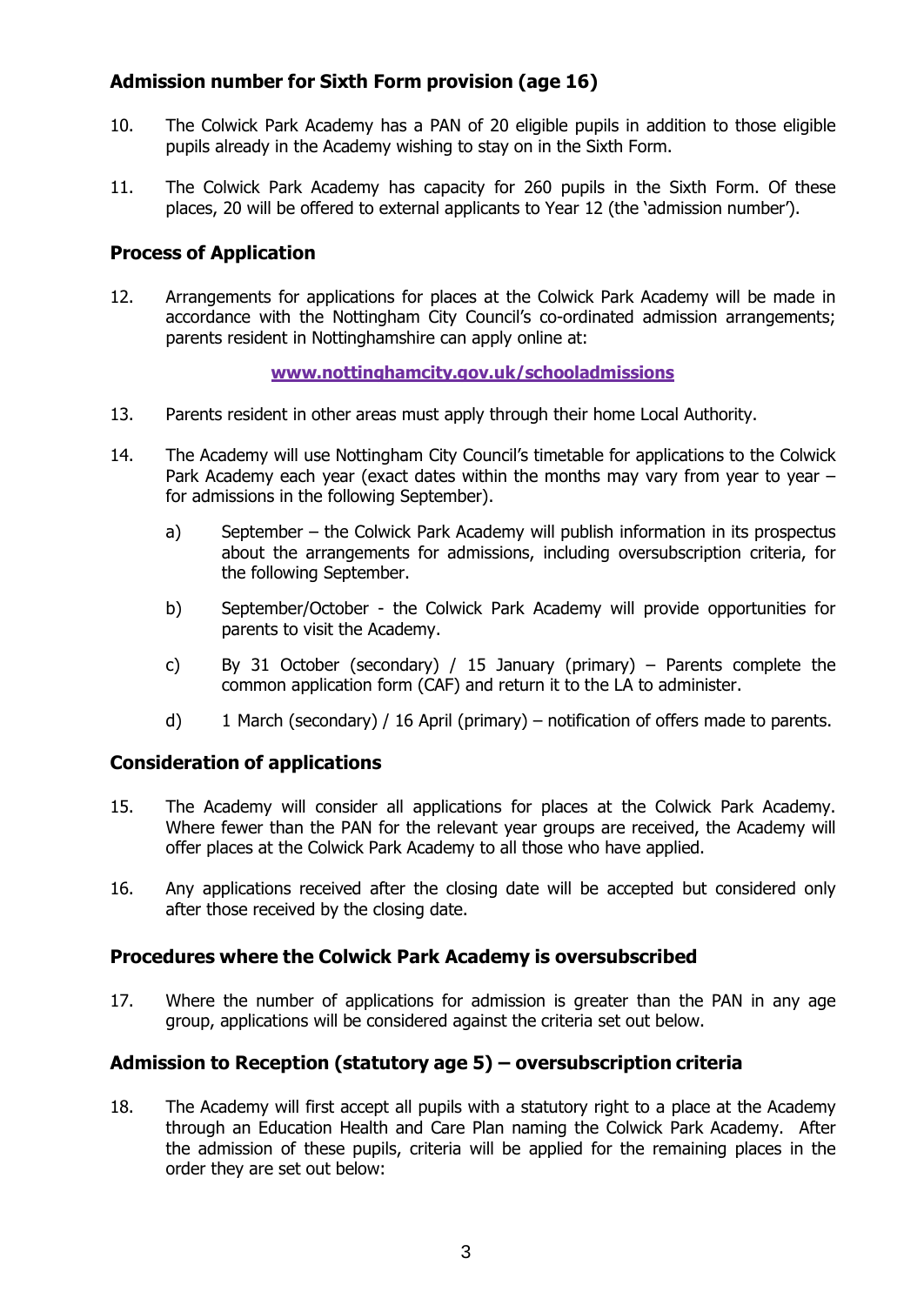- a) Looked After children or previously Looked After Children\*.
- b) A child with a sibling\* on roll at the Academy at the time of application and admission.
- c) A child of a newly appointed teacher where there is a demonstrable skills shortage for the post in question.
- d) Other children.
- 19. In the event of oversubscription in the above criteria, preference will be given to pupils who live closer to the Academy's relevant primary sites as the crow flies, using the shorter of the following two distances:
	- the straight line distance\* from the Academy's main office on the Greenwood Road site to the front door of the child's home.
	- the straight-line distance\* from the Academy's main office on the Sneinton Boulevard site to the front door of the child's home.
- 20. In the event that two or more distances are exactly the same, the Academy will use a method of random allocation by lot, drawn by an independent person outside of the Academy.

#### **Admission of children outside their normal age group**

- 21. Parents may request that their child is admitted outside their normal age group, for example, summer born children\*, if the child is gifted and talented, has experienced problems such as ill health or is born prematurely.
- 22. Any parent wanting their child to be admitted outside of the normal age group should submit a request, in writing, to their Local Authority Admissions team as soon as possible.
- 23. Any parent of a summer born child wanting their child to be admitted outside of the normal age group should make an application to their Local Authority for their child's normal age group at the usual time but also submit a request for admission outside of the normal age group at the same time.
- 24. When such a request is made, the Academy will make a decision on the basis of the circumstances of the case and in the best interests of the child concerned, taking into account the views of the parent, the Principal and any supporting evidence provided by the parent. The Academy is responsible, as the Admissions Authority, for making the decision on which year group a child should be admitted to. All such applications will be considered at the time they are submitted.

\* The term 'summer born' is used to refer to children born from 1 April to 31 August.

# **Admission to Year 7**

- 25. Note: pupils already on roll at the Colwick Park Academy need not apply for admission to Year 7, as they will automatically transfer from Year 6.
- 26. The Academy will first accept all pupils with a statutory right to a place at the Academy through an Education Health and Care Plan naming the Colwick Park Academy. After the admission of these pupils, criteria will be applied for the remaining places in the order in which they are set out below:
	- a) Looked After Children or previously Looked After Children\*.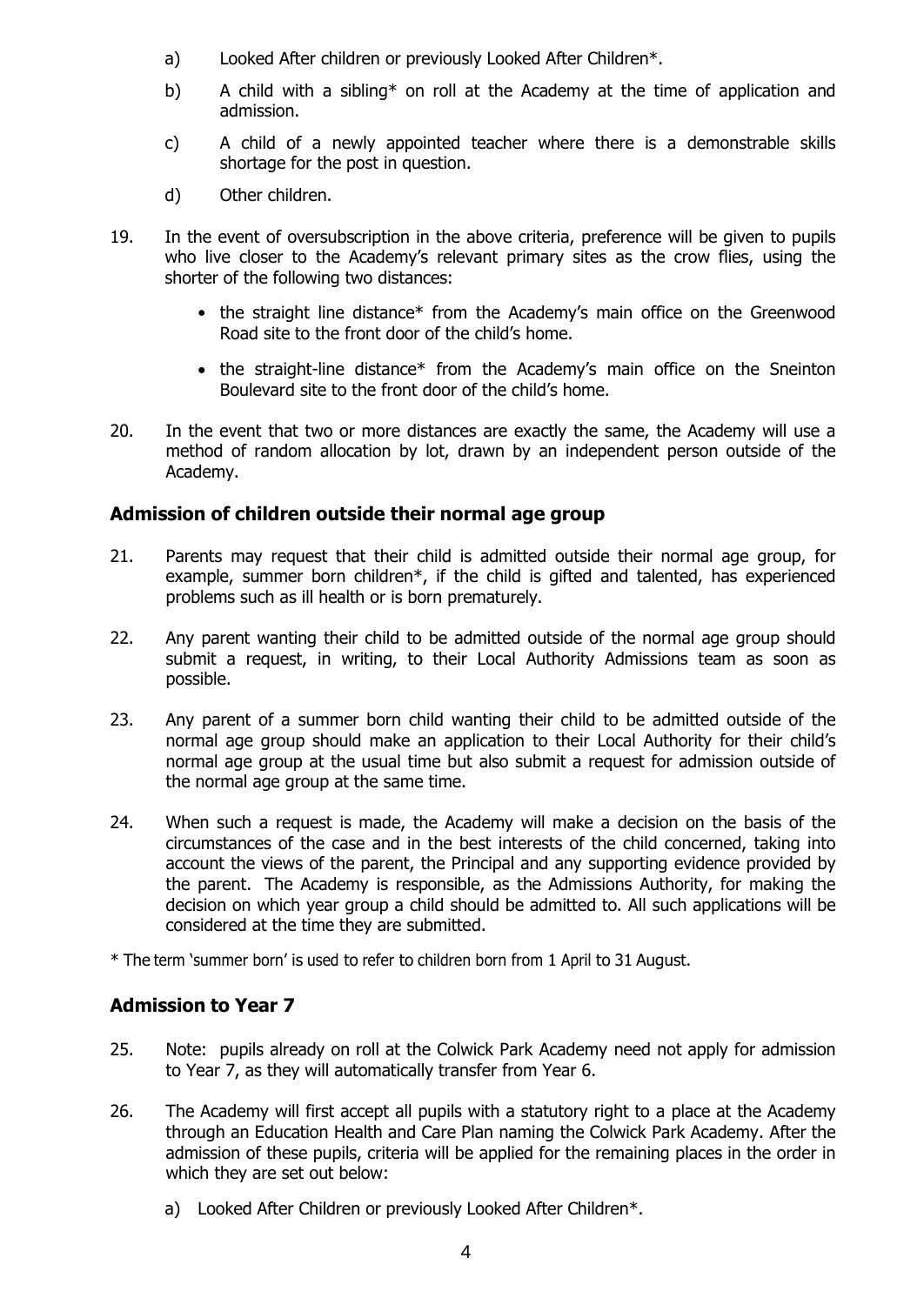- b) A child with a sibling\* on roll at the Academy at the time of application and admission.
- c) A child of a newly appointed teacher where there is a demonstrable skills shortage for the post in question.

Where there are more applications than places after application of the above criteria, distance from the Academy to home will be taken into account. Preference will be given to pupils who live closer to the Academy's site as the crow flies\*, using:

- the straight line distance from the Academy's main office on the Greenwood Road site to the front door of the child's home.
- \* See definitions

In the event that two or more distances are exactly the same, the Academy will use a method of random allocation by lot, drawn by an independent person outside of the Academy.

#### **Admission to Year 12 (Sixth Form) – oversubscription criteria**

- 27. The Academy will first accept all pupils with a statutory right to a place at the Academy through an Education Health and Care Plan naming the Colwick Park Academy.
- 28. To be eligible to enter the sixth form both internal and external applicants will be expected to meet minimum academic entry criteria for the sixth form as a whole.
- 29. When the sixth form is undersubscribed all applicants meeting the minimum academic entry requirements will be admitted. They will also be expected to have met the published academic standard for their chosen subjects to be permitted to follow their preferred courses. If not suitably qualified for their preferred courses pupils will be offered alternatives (if available).
- 30. The Colwick Park Academy will publish specific criteria in relation to minimum entrance requirements for the sixth form and for the range of courses available based upon GCSE grades or other measures of prior attainment. These criteria are the same for all applicants.
- 31. The criteria will be published in the Academy's prospectus, website and in the Nottingham Composite Admissions booklet.
- 32. In the event of oversubscription for the 20 sixth form places available in addition to those allocated to existing students, and after the admission of children detailed in paragraph 27, the following criteria will be used, in order:
	- a) 'Looked After' Children or previously 'Looked After' Children\*.
	- b) Children of newly appointed teachers where there is a demonstrable skills shortage for the post in question.
	- c) Other children.

In the event of oversubscription within the above criteria, preference will be given to students who live nearest the Academy's Post-16 site, as the crow flies\*.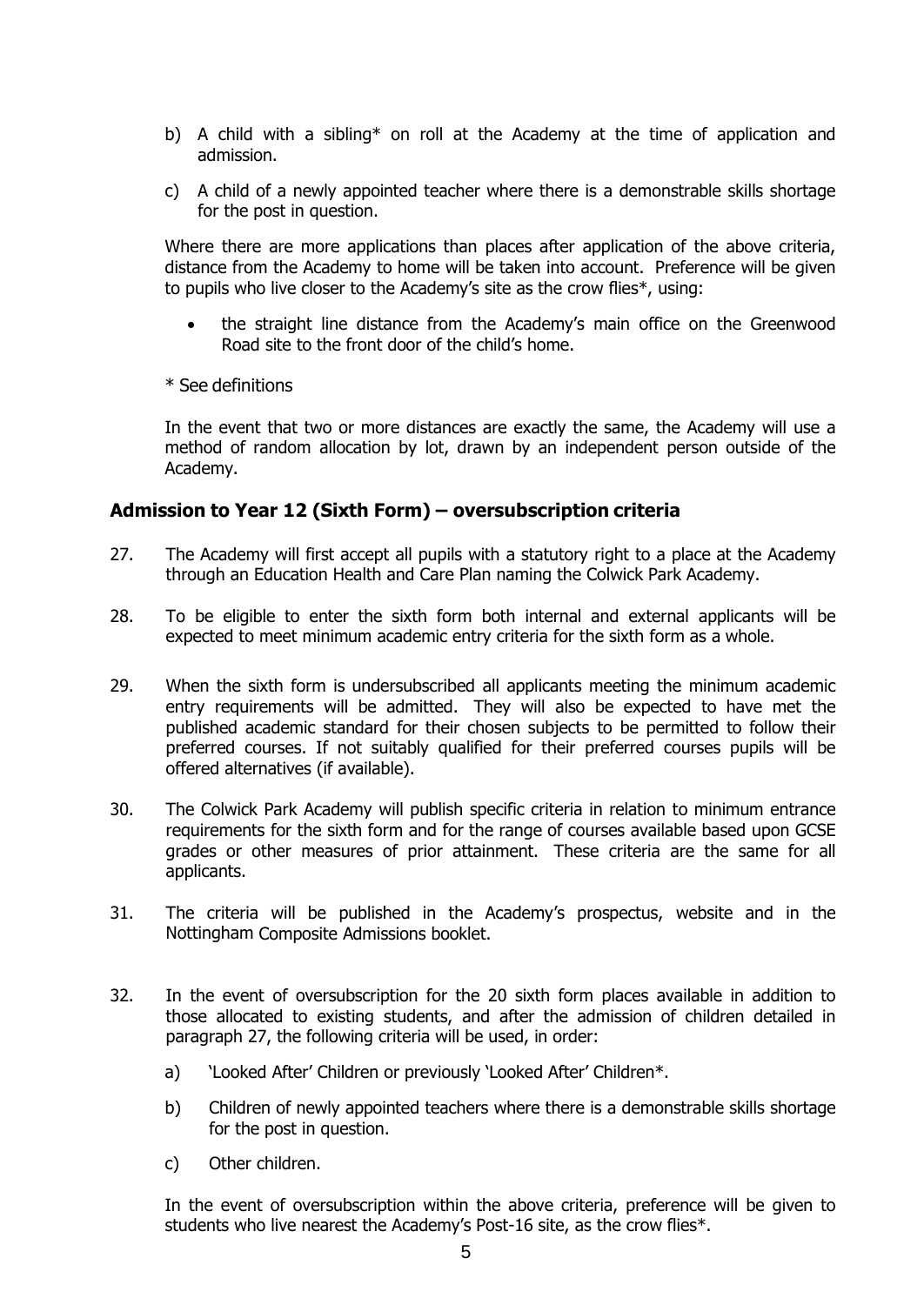\* See definitions

- 33. In the event that two or more distances are exactly the same, the Academy will use a method of random allocation by lot, drawn by an independent person outside of the Academy.
- 34. There will be a right of appeal to an independent appeals panel for internal students refused transfer and external applicants refused admission.

# **Operation of waiting lists**

- 35. As required by the Schools Admissions Code, the Colwick Park Academy will maintain a waiting list until the end of the autumn term.
- 36. Where in any year the Academy receives more applications for places than there are places available, a waiting list will operate for unsuccessful applicants to, Reception Year, Year 7 and Year 12. Waiting lists will also be maintained for other year groups (except Year 13) when these year groups are full. Waiting lists will be maintained by the Colwick Park Academy and it will be open to any parent to ask for his or her child's name to be placed on a waiting list for the relevant year group following an unsuccessful application.
- 37. Children's positions on the waiting list will be determined solely in accordance with the criteria for admission set out in paragraphs 18, 26 and 32 above, for the relevant age group. Where places become vacant they will be allocated to children on the waiting list in accordance with the oversubscription criteria. These lists will operate until the end of the school year but parents will be asked to confirm if they wish their child's name to remain on the list after 1 October each year.

#### **Arrangements for in-year admissions**

- 38. The Colwick Park Academy will co-ordinate admissions for in-year applications and for applications for year groups other than the normal point(s) of entry.
- 39. Subject to any provisions in the LA's co-ordinated admission arrangements relating to applications submitted for years other than the normal year of entry, the Academy will consider all such applications and if the year group applied for has a place available, admit the child.
- 40. If more applications are received than there are places available, the over-subscription criteria in paragraphs 18, 26 and 32 for the relevant age group shall apply. Parents whose application is refused shall be entitled to appeal.

# **Right of Appeal**

- 41. There will be a right of appeal to an Independent Appeals Panel for unsuccessful applicants relating to admissions at age 5 (statutory school age) or above. Appeals should be made within twenty (20) school days of the date of refusal.
- 42. If refused admission you should contact the Academy, in writing, at the address below to lodge an appeal:

Colwick Park Academy Greenwood Road Nottingham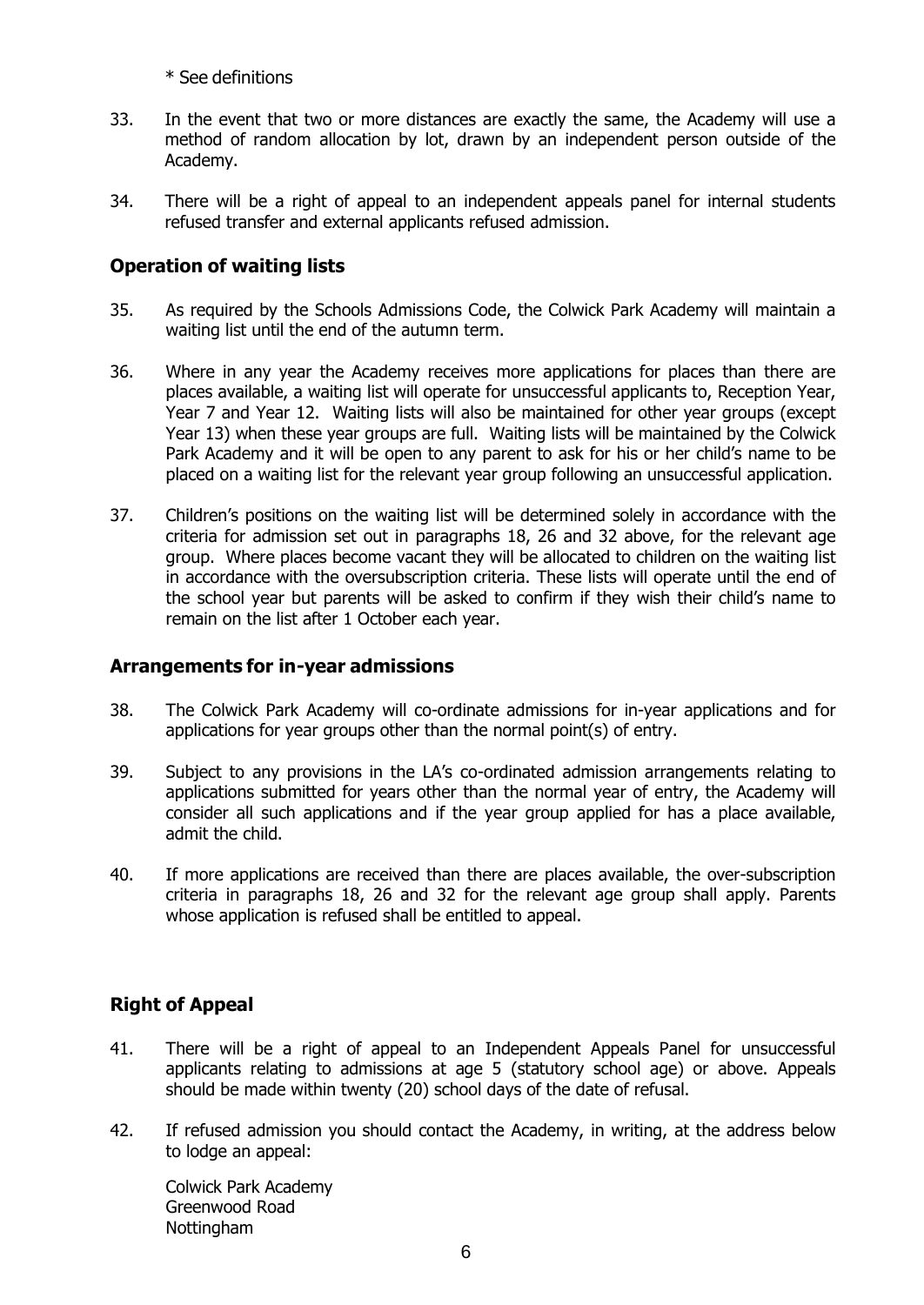Please mark your envelope 'Admissions Appeals'.

#### **Fair Access**

43. The Colwick Park Academy participates in the Nottingham City Council's Fair Access protocol.

All schools, including Voluntary Aided Schools, Trust Schools and Academies must participate in this protocol.

44. The purpose of the Fair Access Protocol is to ensure that vulnerable children are offered a school place as quickly as possible and to evenly spread children with additional needs across all schools in the city. The protocol only applies to mid-term applications; it does not operate when children transfer from primary school to secondary school.

#### **Fraudulent or Misleading Applications**

- 45. As an Admission Authority, we have the right to investigate any concerns we may have about your application and to withdraw the offer of a place if we consider there is evidence that you have made a fraudulent claim or provided misleading information, for example a false address was given which denied a place to a child with a stronger claim.
- 46. We reserve the right to check any address and other information provided so we can apply the oversubscription criteria accurately and fairly.